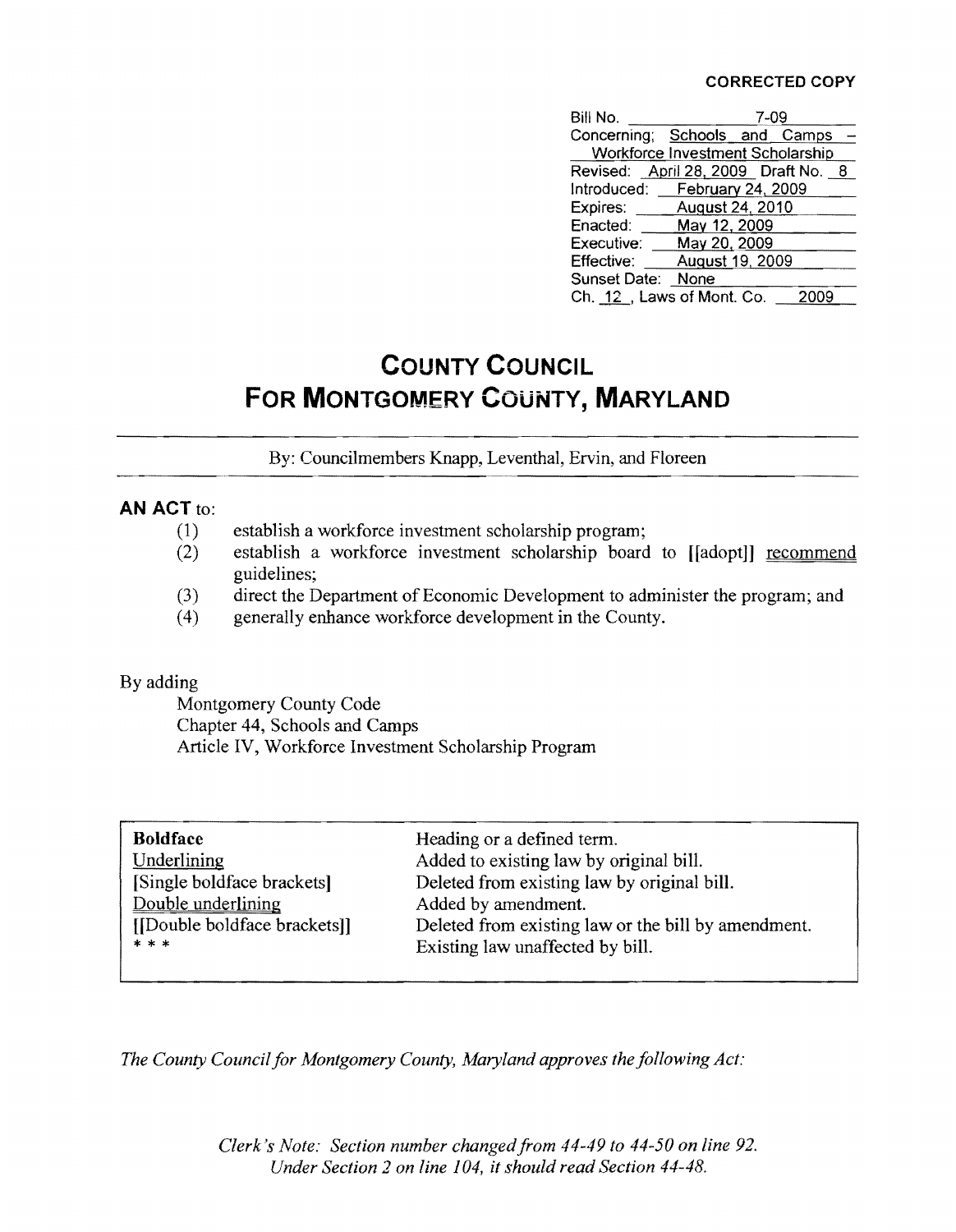| $\mathbf{1}$   |            | Sec. 1. Chapter 44 is amended by adding Article IV as follows:                      |
|----------------|------------|-------------------------------------------------------------------------------------|
| $\overline{2}$ |            | <b>Article IV. Workforce Investment Scholarship Program.</b>                        |
| 3              | 44-46.     | <b>Legislative findings.</b>                                                        |
| $\overline{4}$ | <u>(a)</u> | The economic development of the County requires a well-prepared,                    |
| 5              |            | educated, trained, and adaptable workforce to meet the current and future           |
| 6              |            | needs of County businesses.                                                         |
| 7              | <u>(b)</u> | The County workforce needs the tools and resources to successfully compete          |
| 8              |            | in a complex global economy.                                                        |
| 9              | $\Omega$   | County workforce training should encourage students to prepare for those            |
| 10             |            | <u>occupations that are most needed in the County.</u>                              |
| 11             | <u>(d)</u> | <u>County workforce training should provide equal opportunity for women to</u>      |
| 12             |            | train for careers in science, technology, engineering, and mathematics and          |
| 13             |            | <u>generally encourage gender equity in all careers.</u>                            |
| 14             | (e)        | Montgomery College and the Universities at Shady Grove provide high                 |
| 15             |            | quality higher education training in the County.                                    |
| 16             | [(e)] (f)  | workforce investment scholarship<br>$\mathbf{A}$<br>would<br>promote<br>program     |
| 17             |            | economic development in the County.                                                 |
| 18             | 44-47.     | <b>Workforce Investment Scholarship Program.</b>                                    |
| 19             | <u>(a)</u> | Definitions.                                                                        |
| 20             |            | <u>Board means the Workforce Investment Scholarship Board created in</u>            |
| 21             |            | <u>Section 44-48.</u>                                                               |
| 22             |            | <i><u>Director means the Director of the Department of Economic Development</u></i> |
| 23             |            | or the Director's designee.                                                         |
| 24             | <u>(b)</u> | The Director must administer a workforce investment scholarship program             |
| 25             |            | that:                                                                               |
| 26             |            | awards workforce investment scholarships to students in<br>(1)<br>an                |
| 27             |            | undergraduate degree program which prepares students for:                           |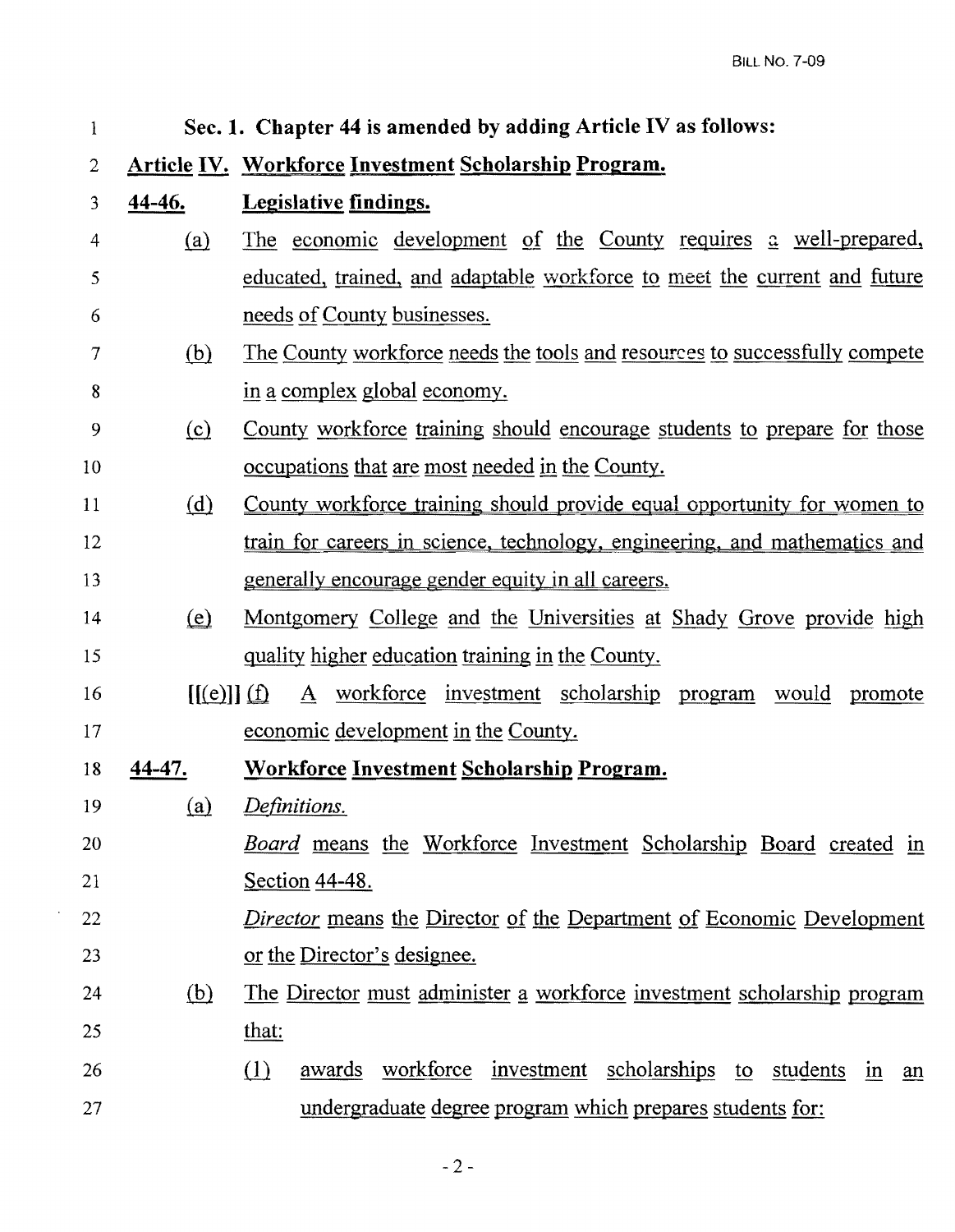| 28 |        |               | (A) | one of the County's 10 most needed occupations;                                   |
|----|--------|---------------|-----|-----------------------------------------------------------------------------------|
| 29 |        |               | (B) | certification by the State Department of Education to teach                       |
| 30 |        |               |     | mathematics or science in a Maryland public school; [[or]]                        |
| 31 |        |               | (C) | a degree in engineering, mathematics, or a natural science; or                    |
| 32 |        |               | (D) | a degree in early childhood education or early childhood special                  |
| 33 |        |               |     | education.                                                                        |
| 34 |        | (2)           |     | requires a student who receives a workforce investment scholarship to             |
| 35 |        |               |     | agree to work in the County as a mathematics or science teacher, as an            |
| 36 |        |               |     | engineer, or in one of the County's 10 most needed occupations for at             |
| 37 |        |               |     | least the number of years the student receives the scholarship; and               |
| 38 |        | (3)           |     | requires the repayment of the scholarship by a student who does not               |
| 39 |        |               |     | complete a degree or who does not satisfy other conditions of the                 |
| 40 |        |               |     | scholarship.                                                                      |
| 41 | (c)    | The           |     | [Director]] Executive must adopt regulations under Method 2                       |
| 42 |        |               |     | <u>implementing the [[award]] [[scholarships]] scholarship program after</u>      |
| 43 |        |               |     | considering the Board's recommendations [ <i>[under the regulations adopted</i> ] |
| 44 |        |               |     | by the Board]. The regulations must govern the award of workforce                 |
| 45 |        |               |     | investment scholarships covering tuition, books, fees, and related expenses       |
| 46 |        |               |     | to attend an undergraduate degree program at:                                     |
| 47 |        | ⊥             |     | Montgomery College for the first 2 years; and                                     |
| 48 |        | 2.            |     | the Universities at Shady Grove for the last 2 years; or                          |
| 49 |        | $\frac{3}{2}$ |     | any campus for one of the participating Universities at Shady                     |
| 50 |        |               |     | <u>Grove for the last 2 years if the degree program is not offered at</u>         |
| 51 |        |               |     | Shady Grove.                                                                      |
| 52 | 14-48. |               |     | <b>Workforce Investment Scholarship Board</b>                                     |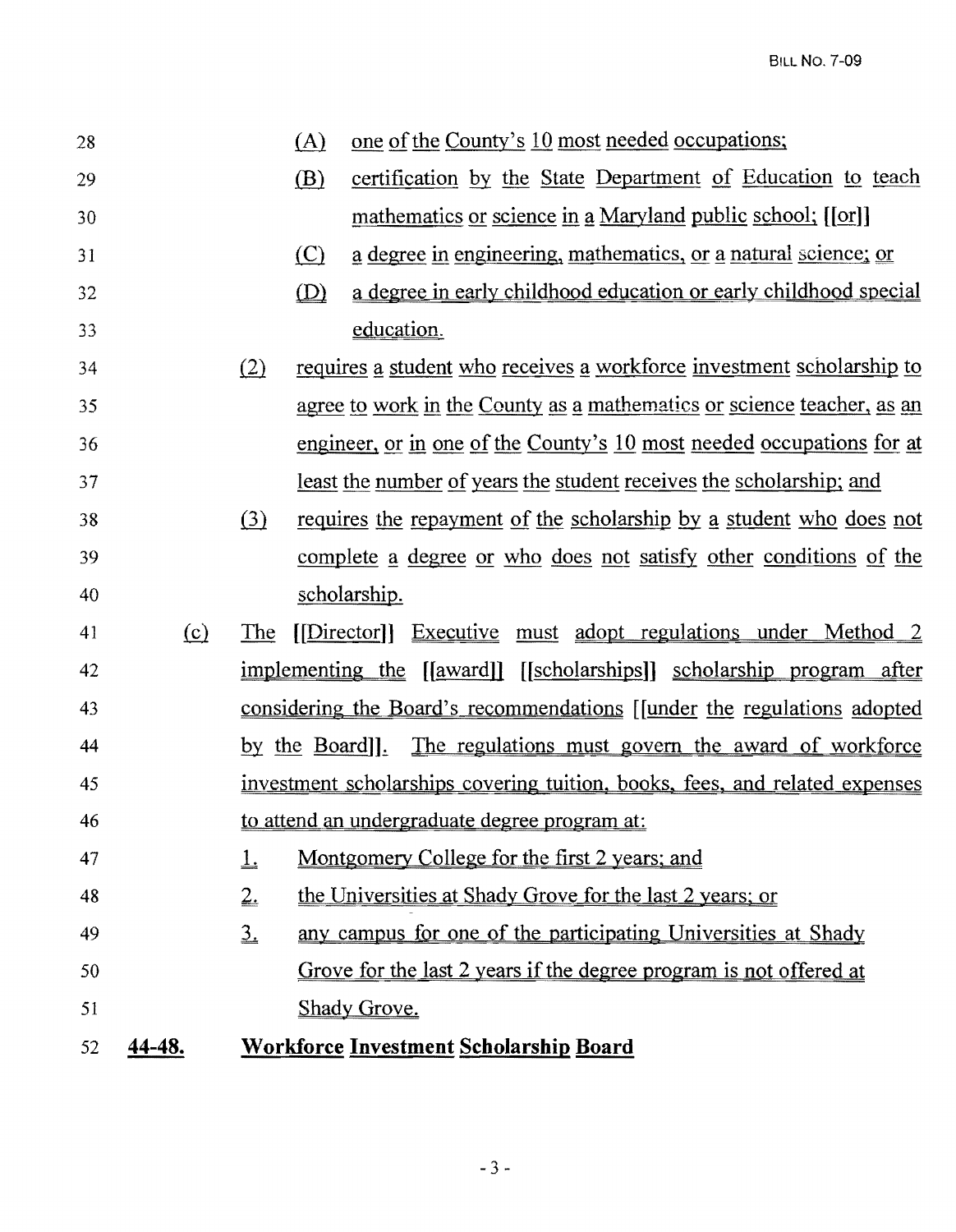- 53 (ill *Creation.* The County Executive must appoint, subject to confirmation by 54 the County Council, a Workforce Investment Scholarship Board, consisting  $55$  of [[9]]  $\overline{3}$  members.
- 56 **(b)** Composition; appointment of members.
- $(1)$  [[Six members must be selected from the public and must each be a 58 County resident who is or has been active in government, business, 59 industry, labor, community service, or education.
- 60 (2)]] One member must be nominated by the Director.
- 61  $\left[\frac{3}{12}\right]$  One member must be nominated by the President of 62 Montgomery College.
- $\left[\frac{1}{4}\right] \left[\frac{3}{2}\right]$  One member must be nominated by the Executive Director of 64 the Universities at Shady Grove.
- <sup>65</sup>ill *Chair; vice chair.* The Board must annually select one member as chair and 66 another as vice chair, and any other officers it finds necessary.
- 67 @ *Terms,' reappointments.* The term of office of each member is }. years. [[A 68 public member must not serve more than 2: consecutive terms.]] A member 69 continues in office until a successor is confirmed.
- 70 (e) *Compensation.* A member receives no compensation for serving on the 71 Board.
- 72 (f) *Quorum.* A quorum is a majority of the members of the Board.
- 73 (g) *Meetings; reports.* The Board may meet at the call of the chair as frequently 74 as required to perform its duties, but no less than 4 times each year. The 75 Board must submit an annual report on December 11 to the Executive and 76 Council summarizing its activities, needs, and recommendations, and the 77 degree to which the goals ofthe Board are being met.
- 78 44-49. Duties of Board.
- 79 The Board must: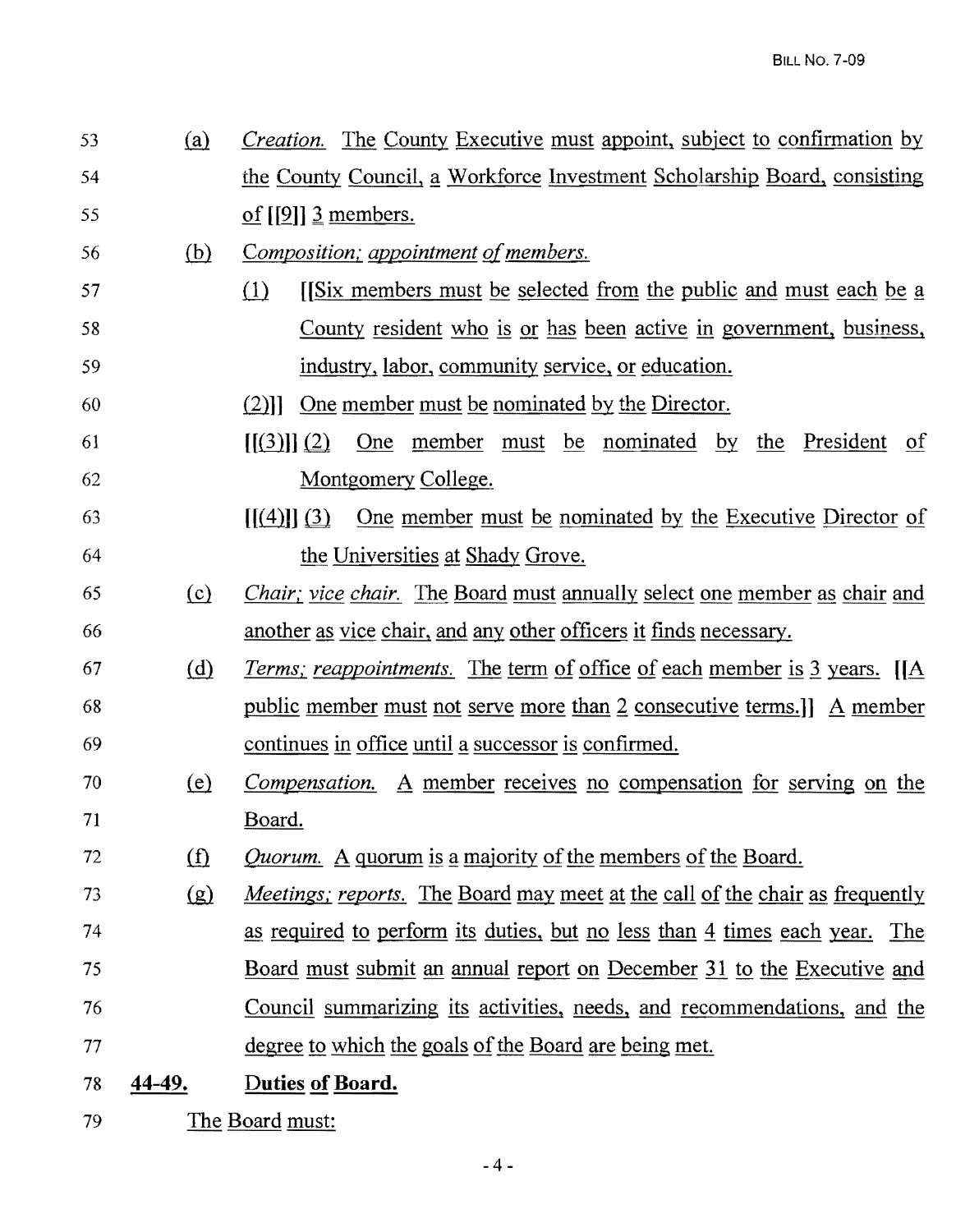| 80         | (a)        | [[adopt]] recommend regulations [[under Method 2]] governing the award of         |  |  |
|------------|------------|-----------------------------------------------------------------------------------|--|--|
| 81         |            | workforce investment scholarships [[covering tuition, books, fees, and            |  |  |
| 82         |            | related expenses to attend Montgomery College or the Universities at Shady        |  |  |
| 83         |            | $Group$ :                                                                         |  |  |
| 84         | (b)        | <u>[[annually specify the County's 10 most needed occupations;</u>                |  |  |
| 85         | $\Omega$   | submit]] recommend an annual Workforce Investment Scholarship budget              |  |  |
| 86         |            | request to the [[Executive]] Director for inclusion in the [[County's]]           |  |  |
| 87         |            | Executive's recommended annual operating budget;                                  |  |  |
| 88         | [[(d)]](c) | adopt procedures as necessary to achieve the purposes of this Article,            |  |  |
| 89         |            | and keep a record of its activities and minutes of all meetings; and              |  |  |
| 90         | [[(e)]](d) | make recommendations to the Executive and the Council on the                      |  |  |
| 91         |            | workforce investment scholarship program.                                         |  |  |
| 92         | 44-50.     | <b>[[Staff Support]] Duties of the Director.</b>                                  |  |  |
|            |            |                                                                                   |  |  |
| 93         |            | The Director:                                                                     |  |  |
| 94         | (a)        | [The Director]] must provide staff services and administrative support to         |  |  |
| 95         |            | the Board;                                                                        |  |  |
| 96         | (b)        | must annually specify the County's 10 most needed occupations as defined          |  |  |
| 97         |            | in the regulations;                                                               |  |  |
| 98         | $\Omega$   | must submit an annual Workforce Investment Scholarship Program budget             |  |  |
| 99         |            | request to the Executive; and                                                     |  |  |
| 100        | <u>(d)</u> | may enter into an agreement with Montgomery College, the Universities at          |  |  |
|            |            | Shady Grove, or one of the participating Universities at Shady Grove to           |  |  |
| 101<br>102 |            | administer the scholarship program.                                               |  |  |
| 103        |            | Sec. 2 Transition. The Executive must stagger the initial terms of the members of |  |  |
| 104        |            | the Workforce Investment Scholarship Board appointed under Section 44-48 so       |  |  |